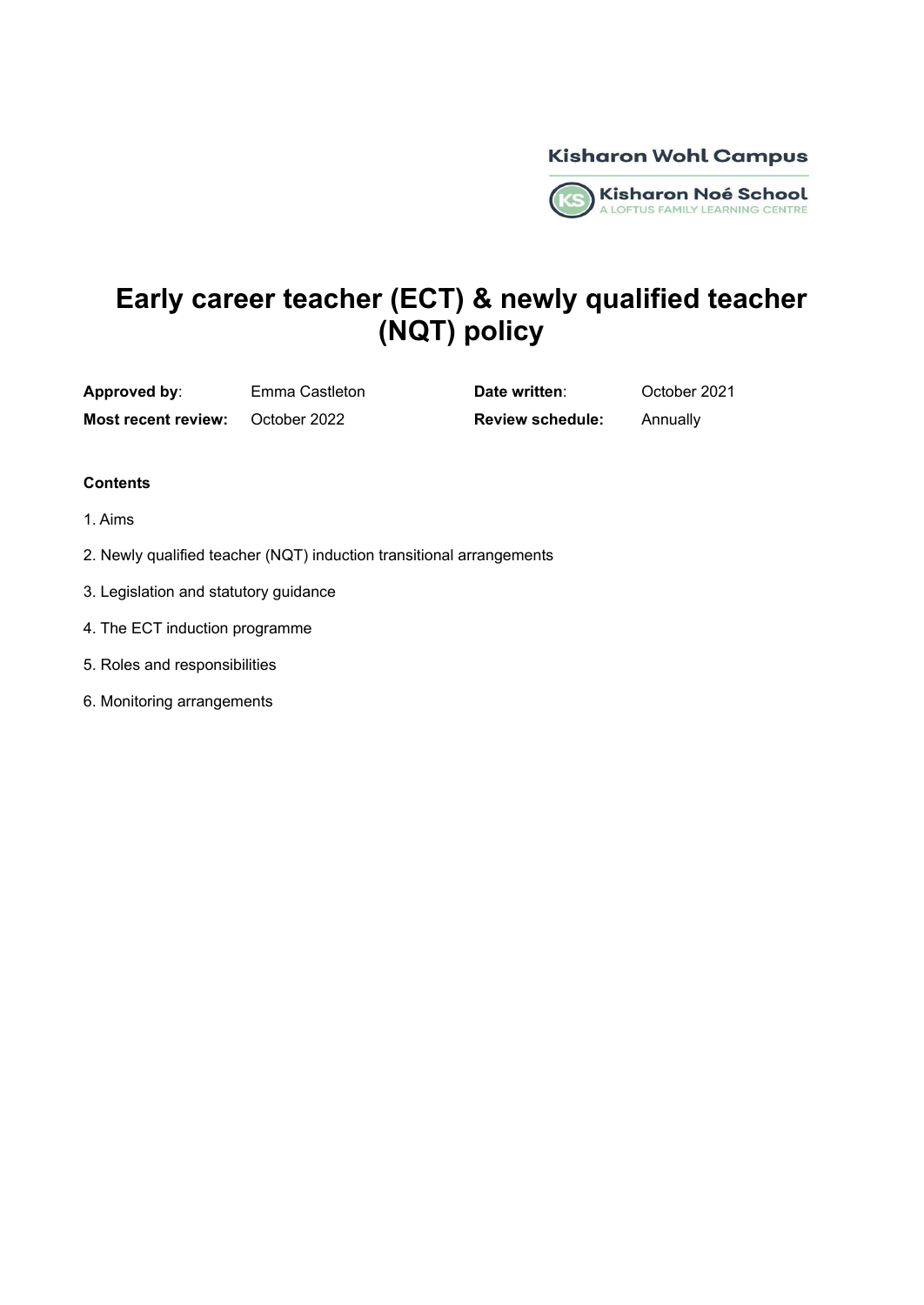# **1. Aims**

The school aims to:

- Run an ECT induction programme that meets all of the statutory requirements underpinned by the early career framework (ECF) from 1 September 2021
- Provide ECTs with a supportive environment that develops them and equips them with the tools to be effective and successful teachers
- Make sure all staff understand their role in the ECT induction programme

## **2. Newly qualified teacher (NQT) induction transitional arrangements**

This policy applies to ECTs who start their induction on or after 1 September 2021.

NQTs who have started but not completed their induction before 1 September 2021 will continue to follow our NQT induction policy, which can be found on the school website. They have until 1 September 2023 to complete their induction within 3 terms (a single academic year) as outlined in previous NQT induction guidance. Where possible, at the discretion of the headteacher and appropriate body, we will also provide them with:

An ECF-based induction for the remainder of the NQT's 1-year induction

An induction mentor for the remainder of the NQT's 1-year induction

If they don't complete their induction by 1 September 2023, they will be required at this point to switch to the full ECT induction for the remainder of their induction period. Time already spent in induction will count towards the 2-year ECT induction period.

## **3. Legislation and statutory guidance**

This policy is based on:

• The Department for Education's (DfE's) statutory guidance Induction for early career teachers (England) from 1 September 2021

- The Early career framework reforms
- The Education (Induction Arrangements for School Teachers) (England) Regulations 2012

The 'relevant standards' referred to below are the Teachers' Standards.

This policy complies with our funding agreement and articles of association.

## **4. The ECT induction programme**

The induction programme will be underpinned by the ECF, enabling ECTs to understand and apply the knowledge and skills set out in the ECF.

Prior to the ECT serving their induction, the headteacher and appropriate body must agree that the post is suitable.

For a full-time ECT, the induction period will typically last for 2 academic years. Part-time ECTs will serve a full-time equivalent. Up to one term of continuous employment may count towards completion of the induction period.

The programme is quality assured by the Best Practice Network, our 'appropriate body'.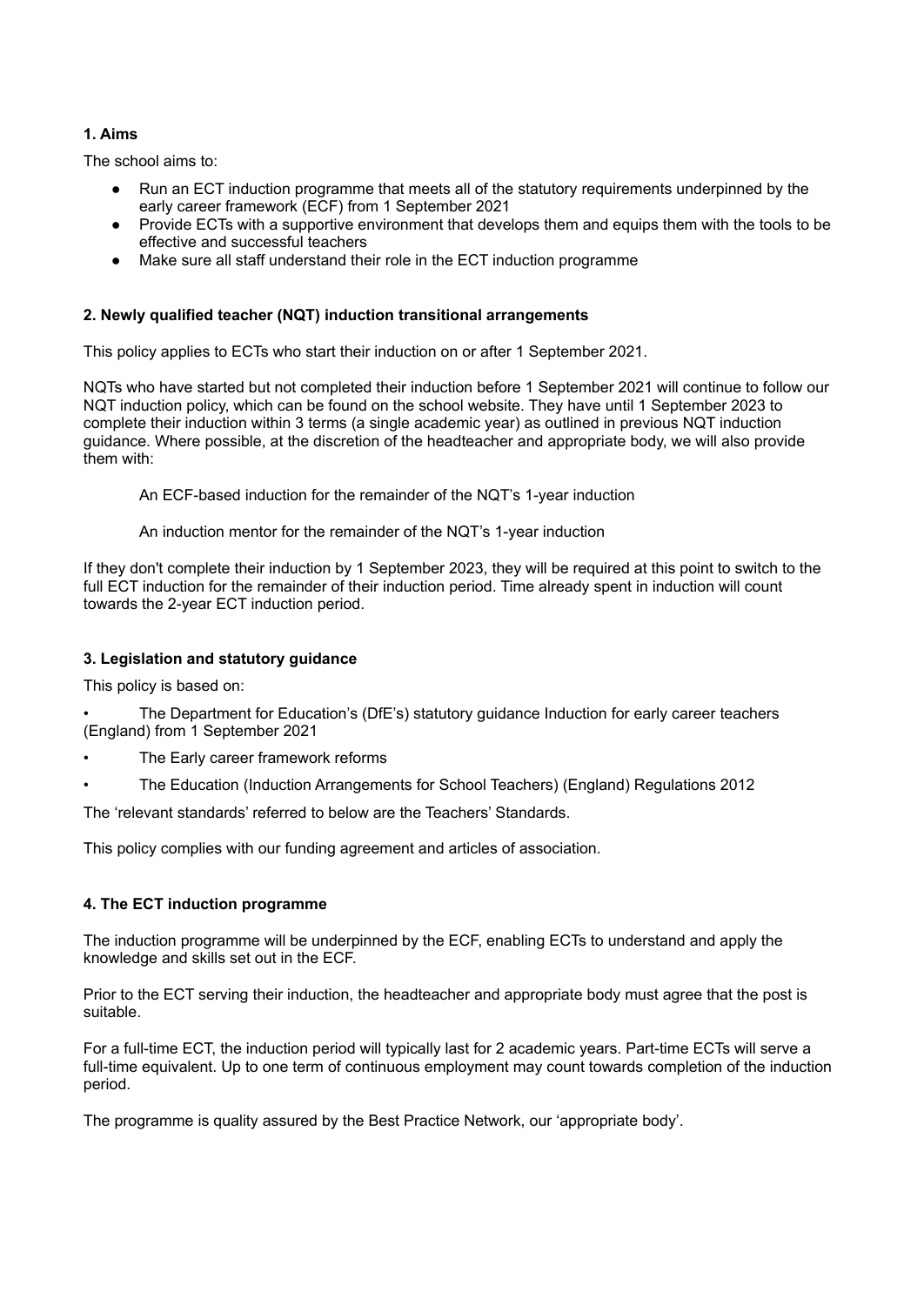# **4.1 Posts for induction**

Each ECT will:

- Be provided with the necessary employment tasks, experience and support to enable them to demonstrate satisfactory performance against the relevant standards throughout, and by the end of, the induction period
- Have an appointed induction tutor, who will have qualified teacher status (QTS)
- Have an appointed induction mentor, who will have QTS
- Have a reduced timetable to allow them to undertake activities in their induction programme; in their first year, this will be no more than 90% of the timetable of our existing teachers on the main pay range, and in their second year, this will be no more than 95% of the timetable of our existing teachers on the main pay range
- Regularly teach the same class or classes
- Take part in similar planning, teaching and assessment processes to other teachers working in similar posts
- Not be given additional non-teaching responsibilities without appropriate preparation and support
- Not have unreasonable demands made upon them
- Not normally teach outside the age range and/or subjects they have been employed to teach
- Not be presented with unreasonably demanding pupil discipline problems on a day-to-day basis

# **4.2 Support for ECTs**

We support ECTs with:

- Their designated induction tutor, who will provide day-to-day monitoring and support, and co-ordinate their assessments
- Their designated induction mentor, who will provide regular structured mentoring sessions and targeted feedback
- Observations of their teaching at regular intervals, and follow-up discussions with prompt and constructive feedback
- Regular professional reviews of their progress, to take place termly (except in terms where formal assessment is held), at which their induction tutor will review objectives and revise them in relation to the relevant standards and their current needs and strengths
- Chances to observe experienced teachers, either within the school or at another school with effective practice

## **4.3 Assessments of ECT performance**

- Formal assessment meetings will take place in the final term of the ECT's first year (term 3) and the final term of their second year (term 6), and will be carried out by the headteacher or one of the ECT's induction tutors.
- These meetings will be informed by clear and transparent evidence gathered from progress reviews during the preceding assessment period, and drawn from the ECT's work as a teacher and from their induction programme. Copies of the evidence relied on will be provided to the ECT and the appropriate body.
- After each formal assessment meeting, a formal assessment report will be completed that clearly shows how the ECT is performing against the relevant standards. The headteacher will also recommend to the appropriate body in the final assessment report at the end of the programme as to whether the ECT's performance is satisfactory against the relevant standards.
- The ECT will add their own comments, and the formal assessment report will be signed by the headteacher, induction tutor and the ECT.
- A copy of the formal assessment report will then be sent to the appropriate body. The final assessment report will be sent within 10 working days of the meeting, for the appropriate body to make the final decision on whether the ECT has passed their induction period.
- In the event that the ECT leaves this post after completing one term or more but before the next formal assessment would take place, the induction tutor or headteacher should complete an interim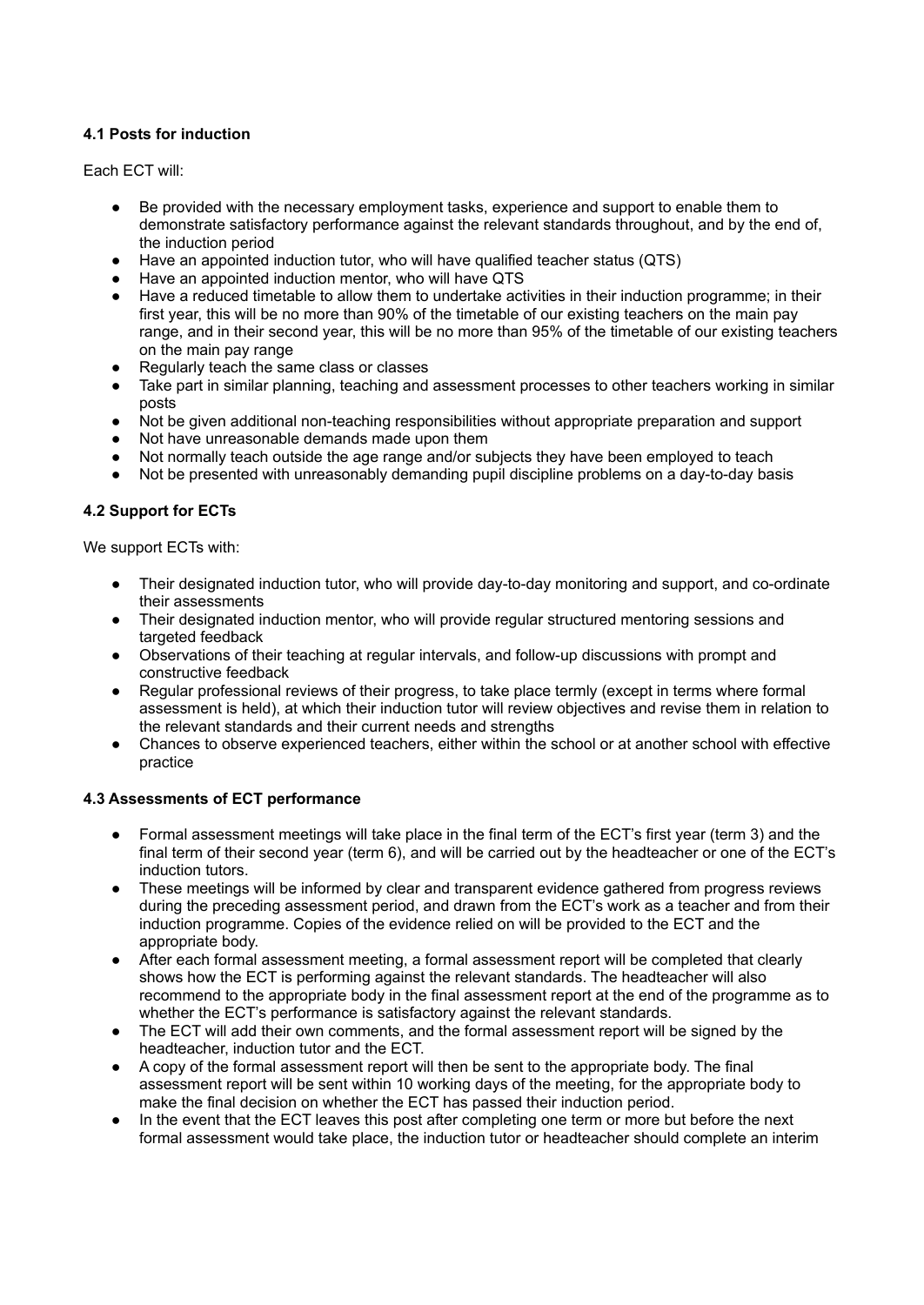assessment to ensure that the ECT's progress and performance since the last assessment is captured.

#### **4.4 At-risk procedures**

If it becomes clear during a termly progress review or at the first formal assessment point that the ECT is not making sufficient progress, additional monitoring and support measures will be put in place immediately, meaning:

- Areas in which improvement is needed are identified
- Appropriate objectives are set to guide the ECT towards satisfactory performance against the relevant standards
- An effective support programme is put in place to help the ECT improve their performance

The progress review record or formal assessment report will be shared with the appropriate body, alongside the support plan, for it to review.

If there are concerns about the ECT's progress during their subsequent progress reviews or formal assessment, as long as it is not the final formal assessment, the induction tutor or headteacher will discuss this with the ECT, updating objectives as necessary and revising the support plan for the next assessment period.

#### **5. Roles and responsibilities**

#### **5.1 Role of the ECT**

The ECT will:

- Provide evidence that they have QTS and are eligible to start induction
- Meet with their induction tutor at the start of the programme to discuss and agree priorities, and keep these under review
- Agree with their induction tutor how best to use their reduced timetable allowance and guarantee engagement with their ECF-based induction
- Provide evidence of their progress against the relevant standards
- Participate fully in the monitoring and development programme
- Participate in scheduled classroom observations, progress reviews and formal assessment meetings
- Agree with their induction tutor the start and end dates of the induction period, and the dates of any absences from work during the period
- Keep copies of all assessment reports

When the ECT has any concerns, they will:

- Raise these with their induction tutor as soon as they can
- Consult with their contact at the appropriate body at an early stage if there are difficulties in resolving issues with their induction tutor or within the school

#### **5.2 Role of the headteacher**

The headteacher will:

- Check that the ECT has been awarded QTS and whether they need to serve an induction period
- Agree, in advance of the ECT starting, who will act as the appropriate body
- Notify the appropriate body when an ECT is taking up a post and undertaking induction
- Make sure the ECT's post is suitable according to statutory guidance (see section 4.1 above)
- Make sure the induction tutor is appropriately trained and has sufficient time to carry out their role effectively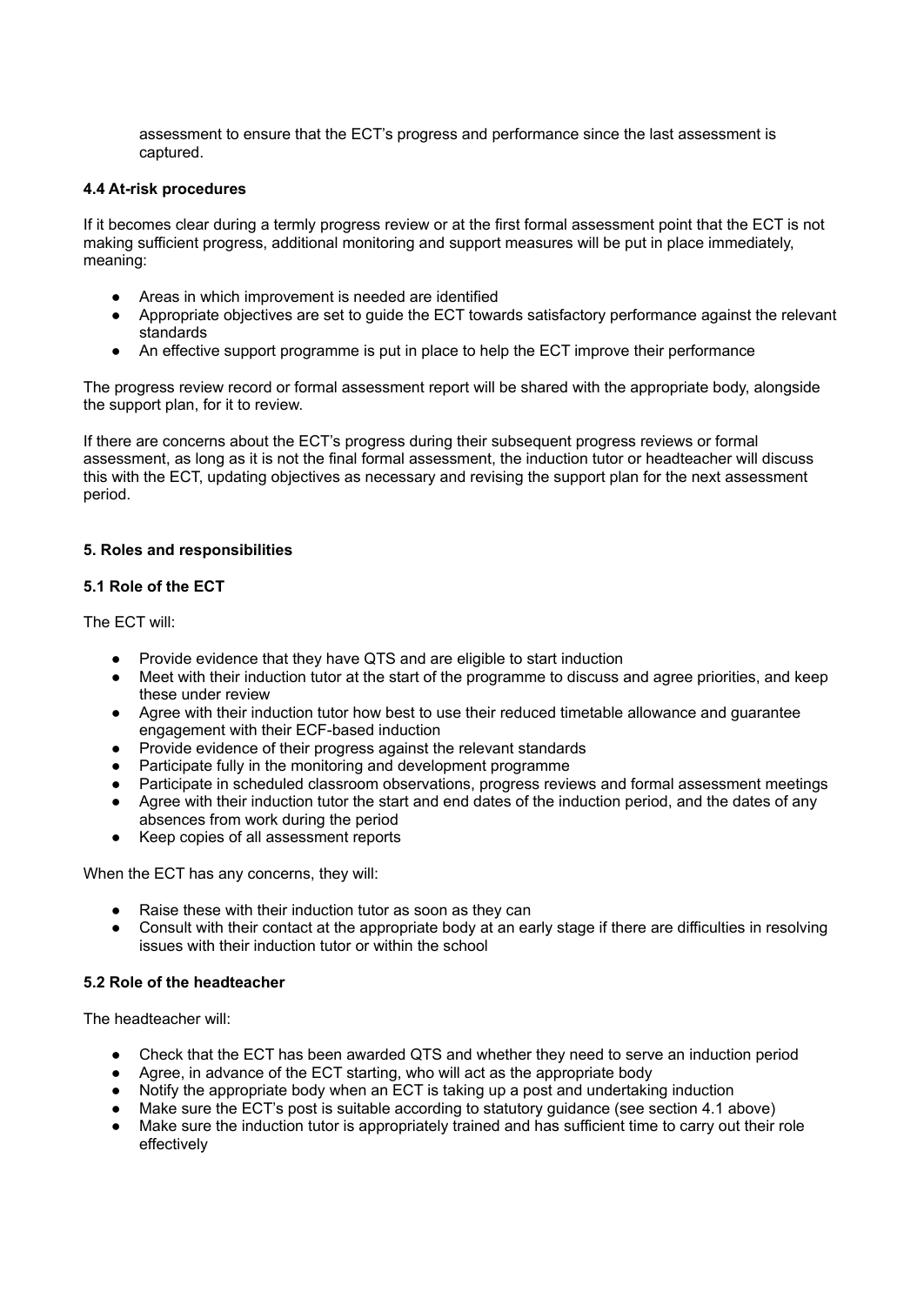- Make sure the induction mentor is appropriately trained and has sufficient time to carry out their role effectively
- Make sure an appropriate ECF-based induction programme is in place
- Make sure the ECT's progress is reviewed regularly, including through observations and feedback of their teaching
- Make sure that formal assessments are carried out and reports completed and sent to the appropriate body
- Maintain and keep accurate records of employment that will count towards the induction period
- Make sure that all monitoring and record keeping is done in the least burdensome and most streamlined way
- Make the governing board aware of the support arrangements in place for the ECT
- Make a recommendation to the appropriate body on whether the ECT's performance against the relevant standards is satisfactory
- Participate in the appropriate body's quality assurance procedures of the induction programmes
- Keep all relevant documentation, evidence and forms on file for 6 years

## **5.3 Role of the induction tutor**

The induction tutor will:

- Provide guidance and effective support to the ECT(with the appropriate body where necessary)
- Carry out regular progress reviews throughout the induction period
- Undertake 2 formal assessment meetings during the induction period, coordinating input from other colleagues as appropriate
- Carry out progress reviews in terms where a formal assessment doesn't occur
- Inform the ECT following progress reviews of their progress against the relevant standards, and share records with the ECT, headteacher and relevant body
- Inform the ECT during the formal assessment meeting of the judgements to be recorded on their formal assessment record and invite the ECT to add their own comments
- Make sure that the ECT's teaching is observed and feedback is provided
- Make sure the ECT is aware of how they can raise concerns about their induction programme or their personal progress, both within and outside of the school
- Take prompt, appropriate action if the ECT appears to be having difficulties
- Make sure that all monitoring and record keeping is done in the least burdensome way, and that ECTs are not asked for any evidence that requires the creation of new work

# **5.4 Role of the induction mentor**

The induction mentor will:

- Regularly meet with the ECT for structured mentor sessions to provide targeted feedback
- Work with the ECT, and colleagues within the school who are involved in the ECT's induction, to help make sure the ECT receives a high-quality ECF-based programme
- Provide, or arrange, effective support including subject-specific, phase-specific, coaching and/or mentoring
- Act promptly and appropriately if the ECT appears to be having difficulties

## **5.4 Role of the governing body**

The governing board will:

- Make sure the school complies with statutory guidance on ECT induction
- Be satisfied that the school has the capacity to support the ECT
- Make sure the headteacher is fulfilling their responsibility to meet the requirements of a suitable induction post
- Investigate concerns raised by the ECT as part of the school's grievance procedures
- If it has any concerns or questions, seek guidance from the appropriate body on the quality of the induction arrangements and the roles and responsibilities of staff involved in the process